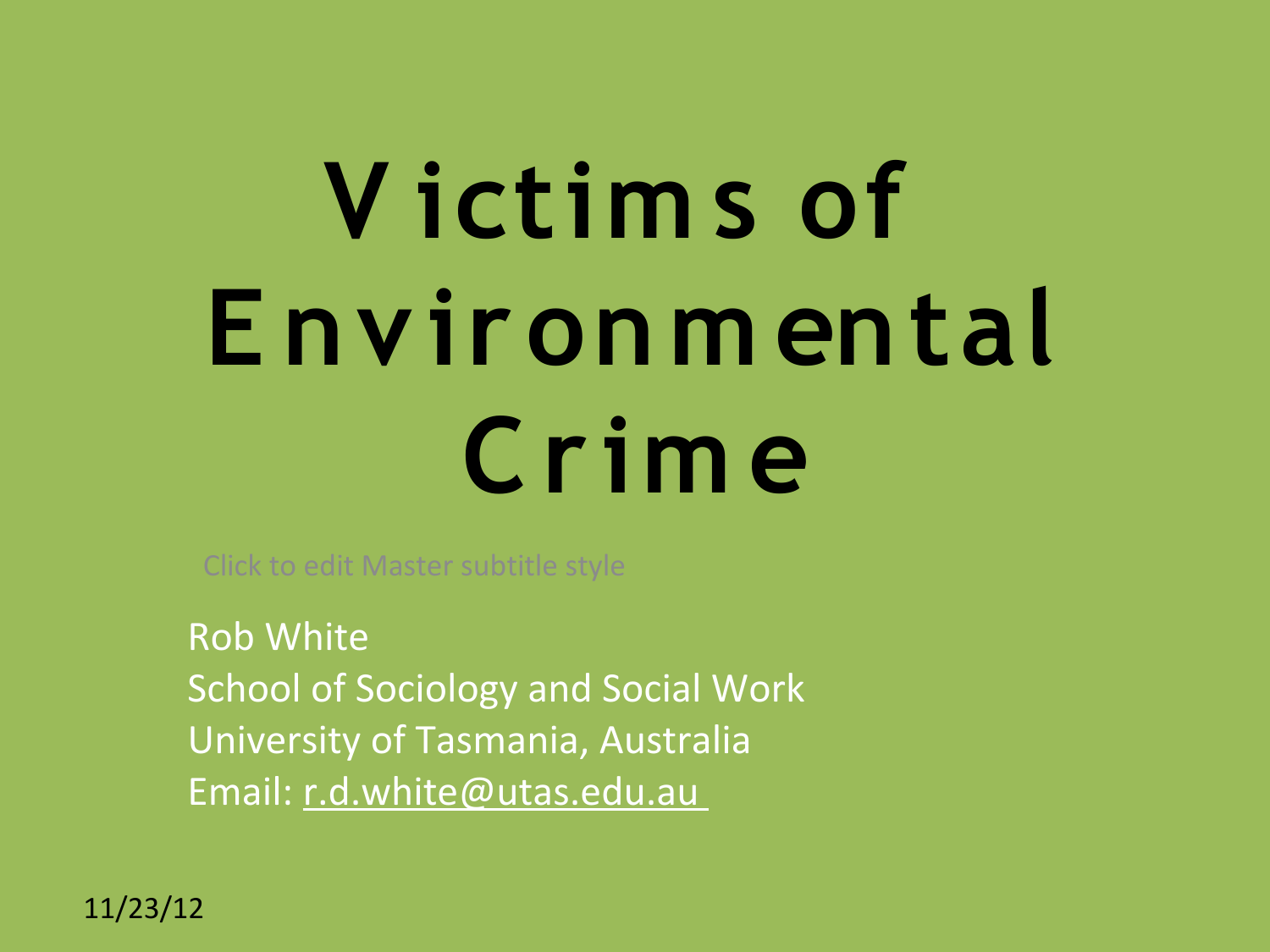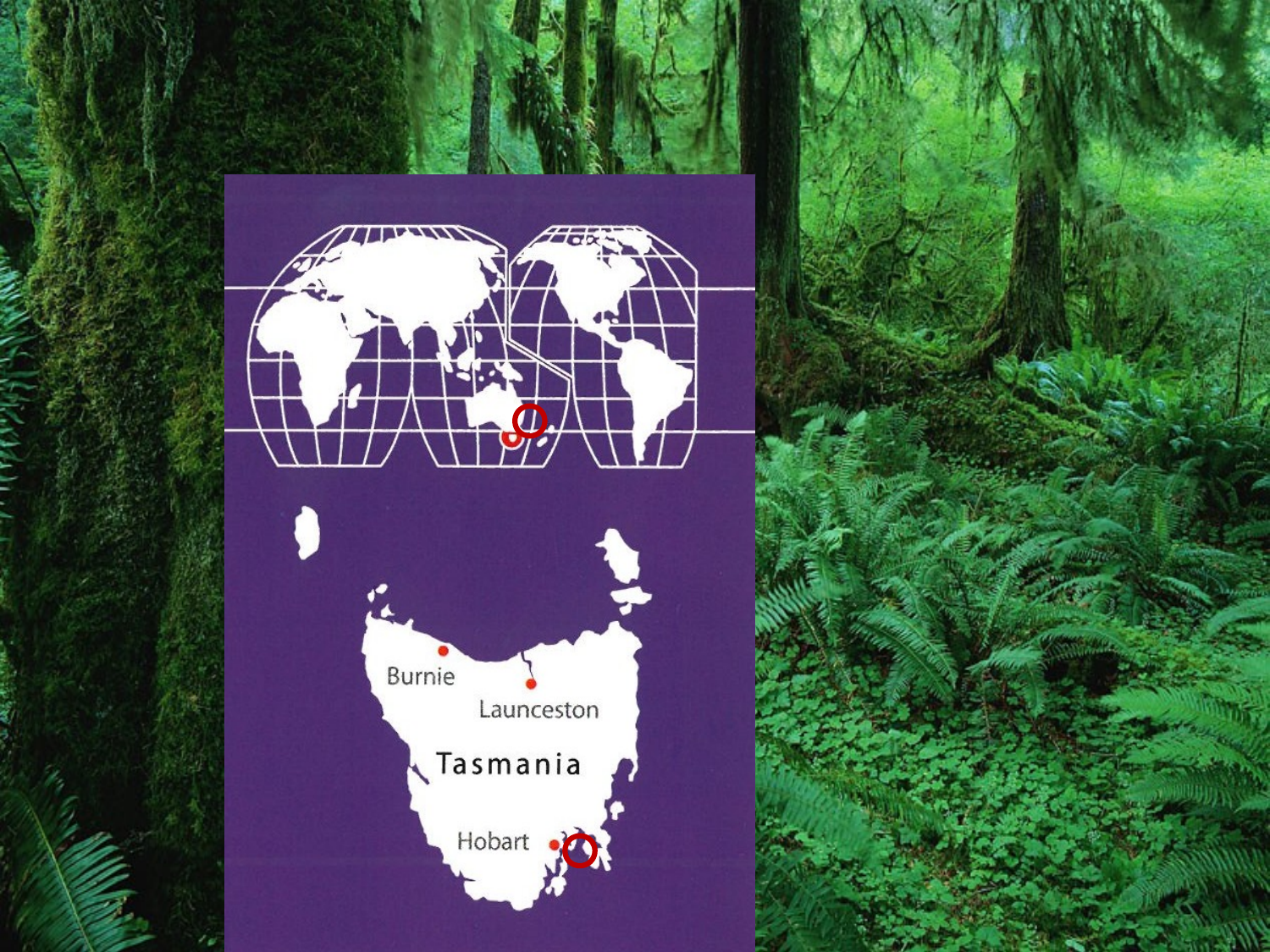#### **A n E nvironm ental V ictim s Char ter**

- Who/what is or should be acknowledged as a victim of environmental crime?
- What are agencies of social control doing about environmental victimisation?
- How is or should victimhood be addressed by courts and the criminal justice system?
- 11/23/12 • How is compensation for victims and reparation of harms to be achieved?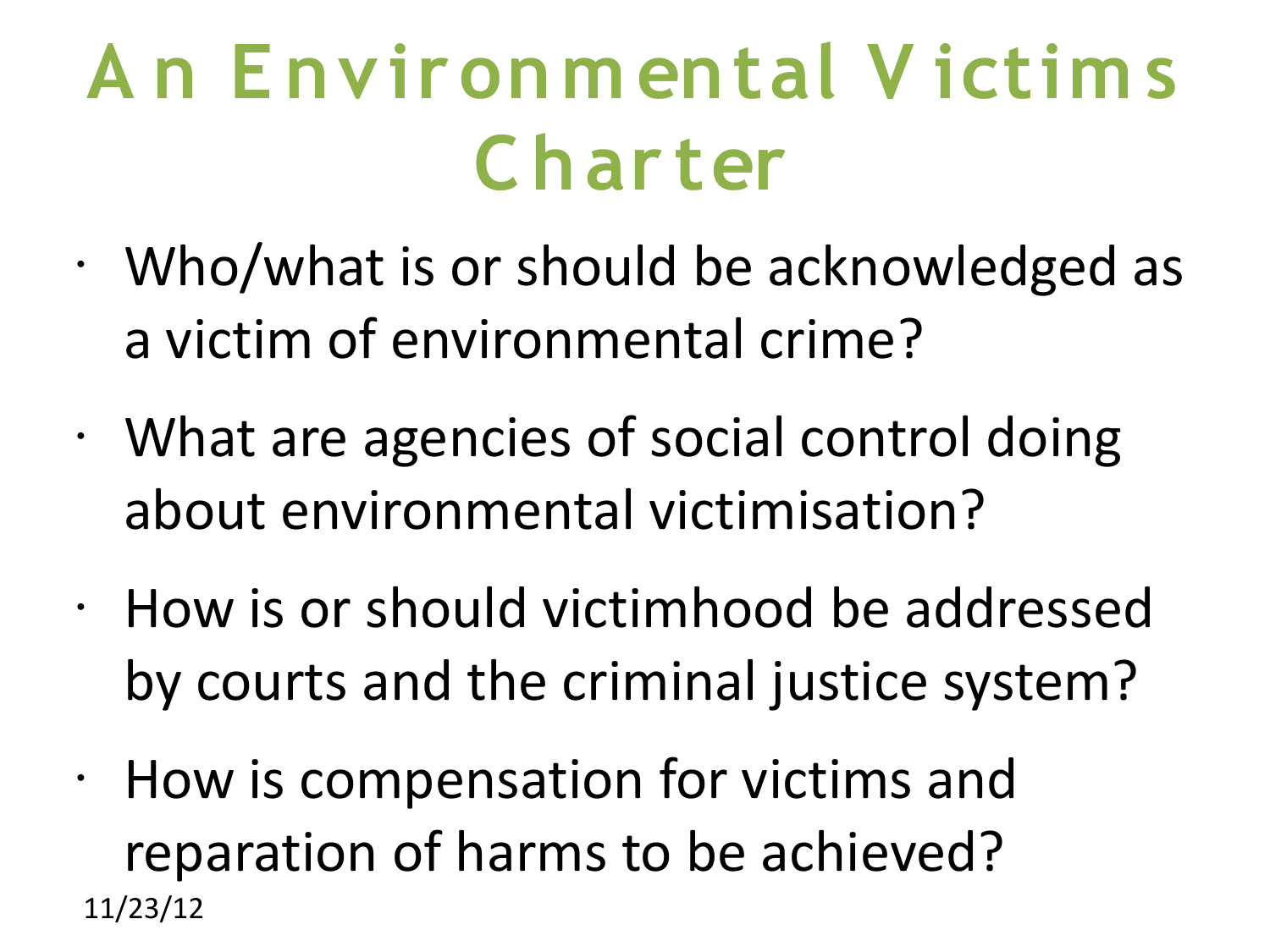### **E co-Justice and V ictim s**

- *Environment justice* environmental rights are seen as an extension of human or social rights so as to enhance the quality of human life, now and into the future: **the victim is human**
- *Ecological justice* human beings are merely one component of complex ecosystems that should be preserved for their own sake: **the victim is specific environments**

11/23/12 • *Species justice* – animals have an intrinsic right to not suffer abuse, and plants the degradation of habitat to the extent that threatens biodiversity loss: **the victim is animals and plants**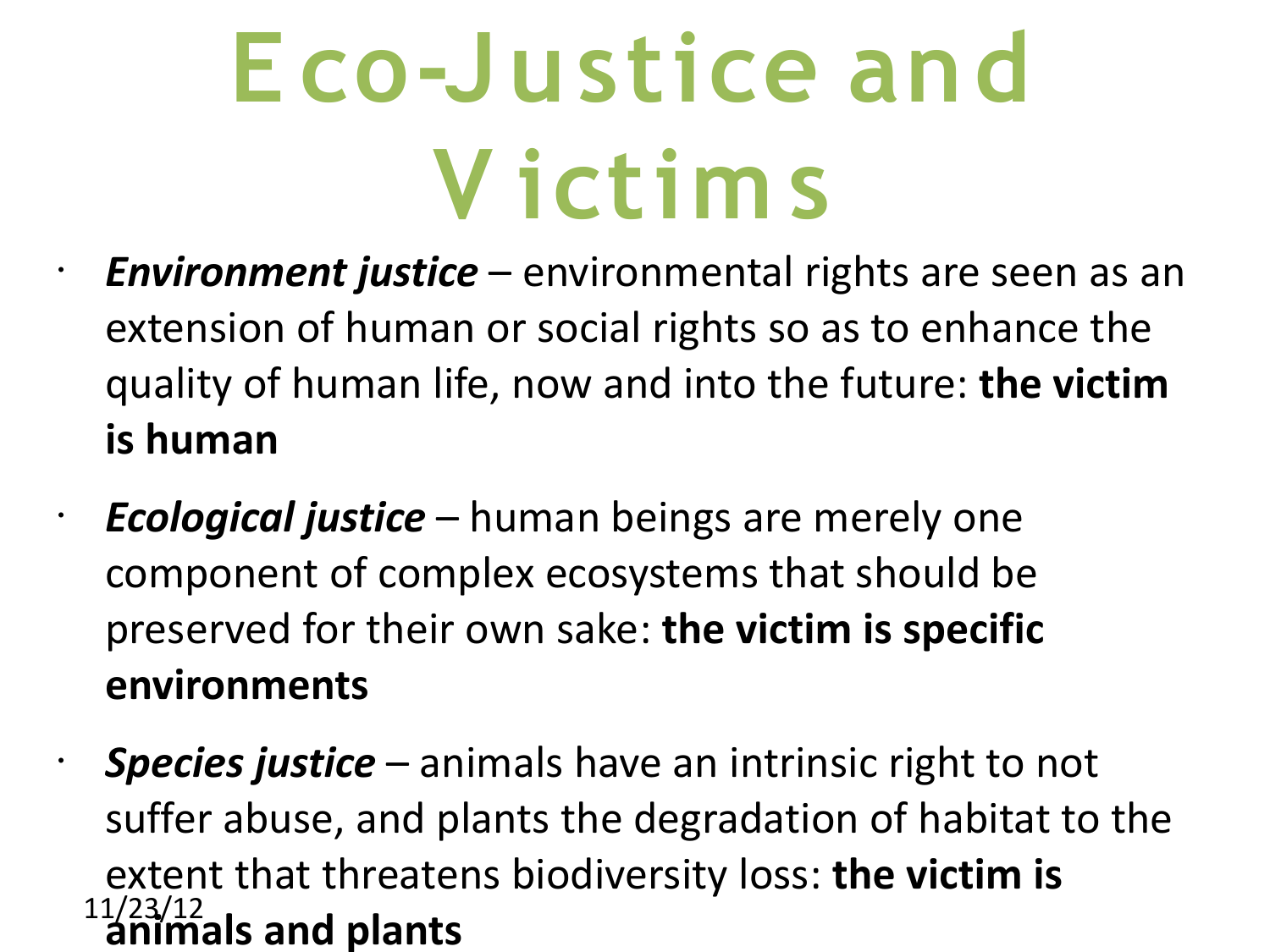#### **V ictim N eeds and E ntitlem ents**

**Justice as fairness**/equality (rights, needs, deserts, entitlements)

- Support services for victims and survivors of environmental crime (including harmed animals)
- Victim survival: issues of distribution of resources and weighing up the consequences of human actions
- 11/25/12. 11/25/12 air pollution (everyone is affected, • Universal victimisation: climate change, illegal somehow)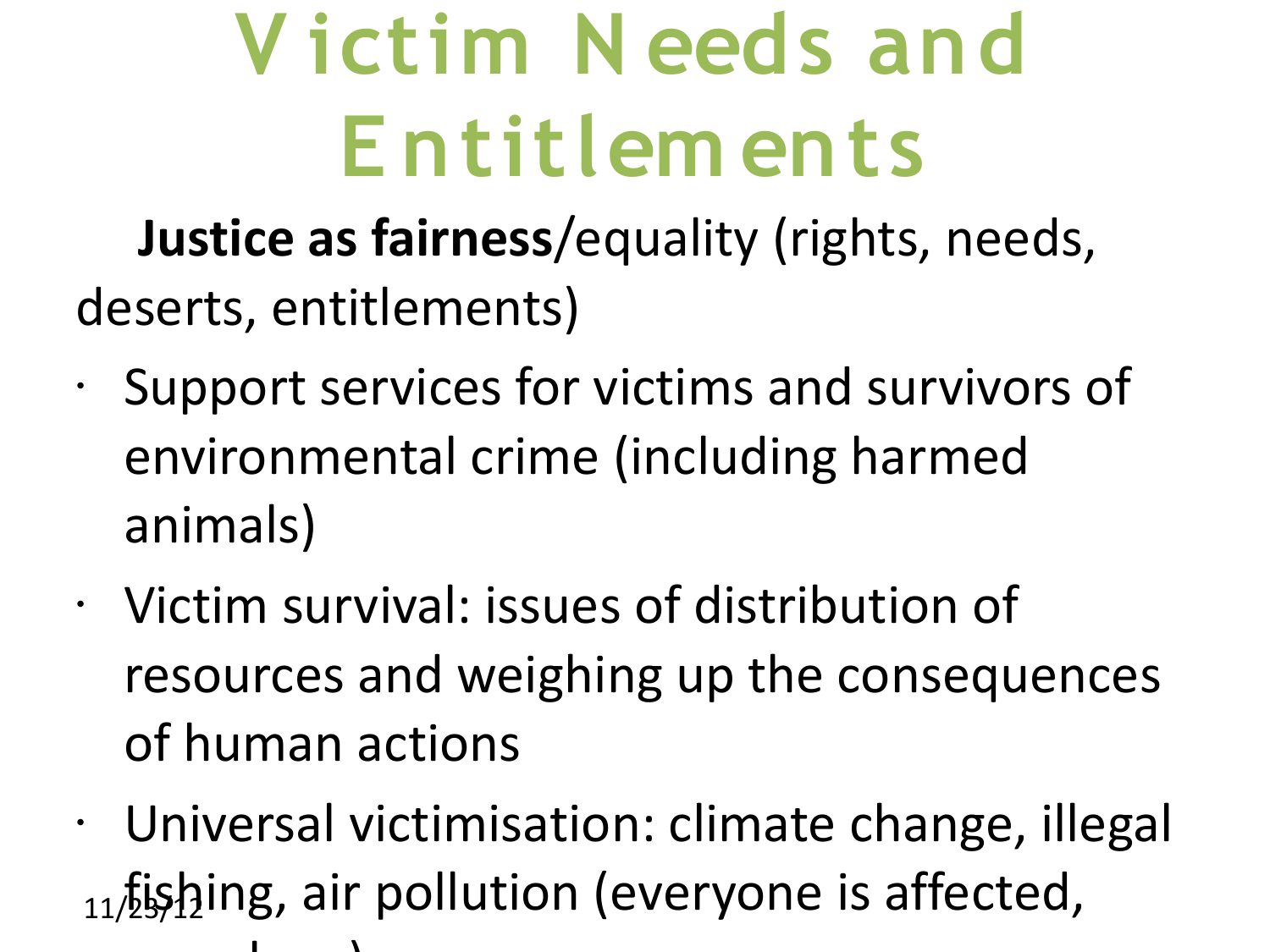### **V ictim S tatus**

**Justice as acknowledgement** (subordination, non-recognition, disrespect, indifference)

- Human victims as ecological citizens with rights to healthy environments: issues of the recognition of their victim/survivor status
- Rights and status of nonhuman environmental victims: plants, animals, biospheres
- 11/23)<sup>1</sup><sup>1</sup>/23)<sup>1</sup>/2 dren, elderly, people with disabilities, • Differential risks within at risk populations: illnesses, pregnant women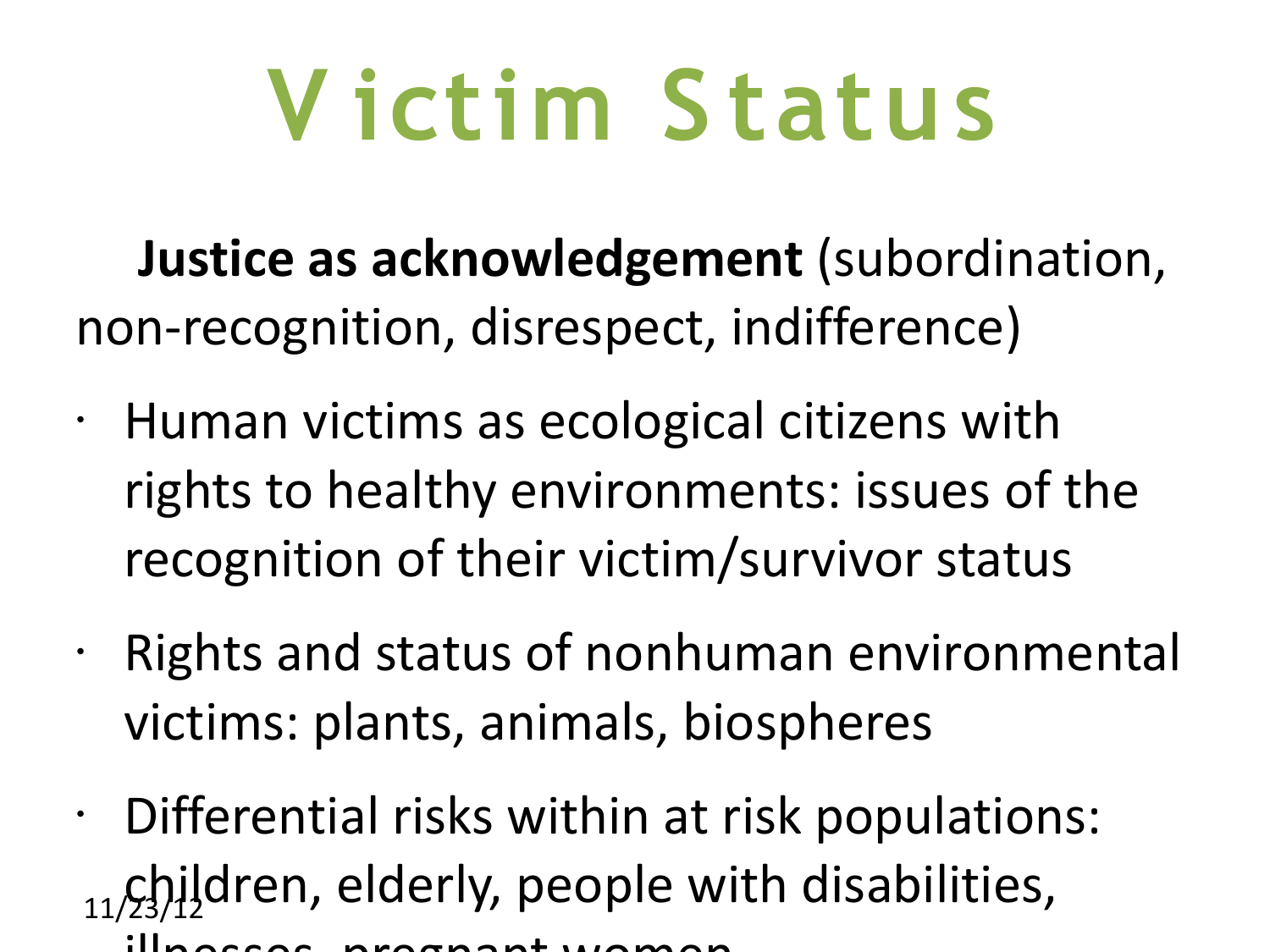# **V ictim Par ticipation**

**Justice as engagement** (decision-making procedures, protecting interests, listening to multiple voices)

- Victims as having agency: issues of participation and engagement, being heard
- Environmental crime and the notion of 'surrogate victims': issues of representation of the non-human
- 11/23/12 • Victim Impacts of environmental crime: assessment of damage and harm relative to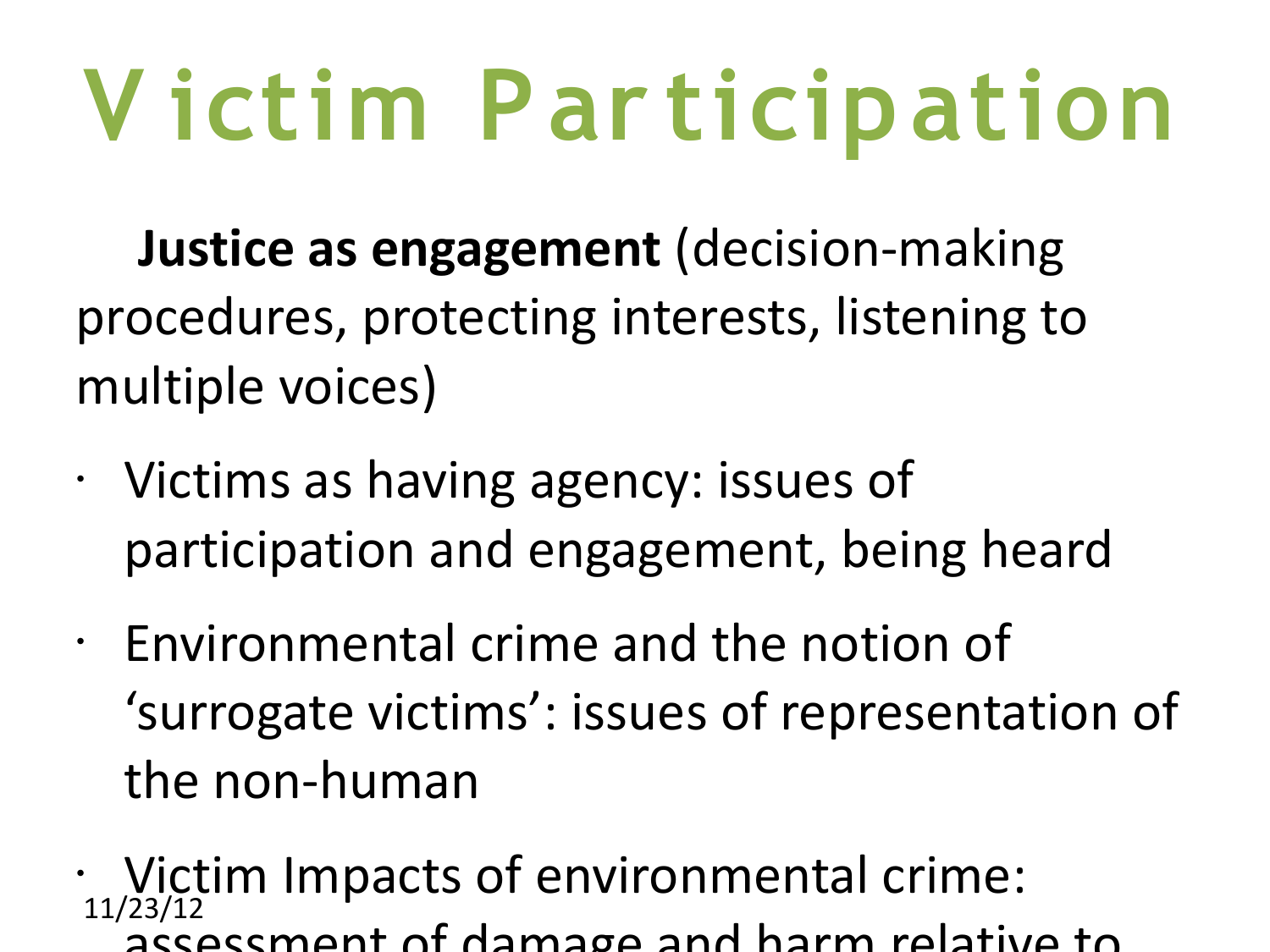# **V ictim Capacities**

**Justice as functionings** (opportunities to 'do' and to 'be')

- Victims and compensation: assigning 'value' to environmental harm
- Victims and repairing the harm: issues of restorative and reparative justice
- Victim agency and mobilisation of survivors: making claims (e.g., Inuit people)

11/Struggles for eco-justice: conservation, animal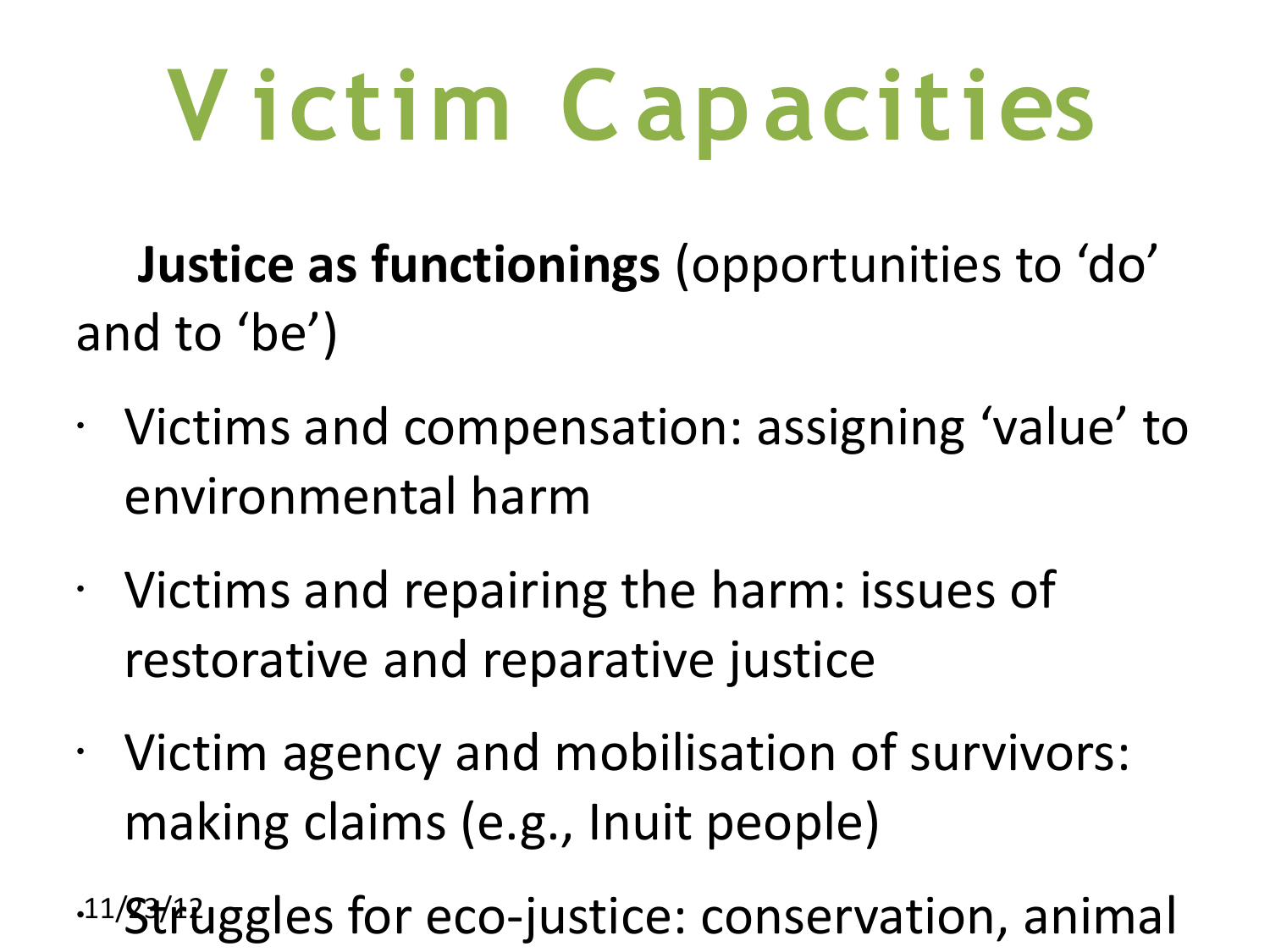### **V ictim s, Offenders, Observers, By Standers**

- **Complicit behaviours and multiple identities**: traditional users of land and contests over how to use resources, 'folk crime'
- **Precipitating factors of victimisation**: businesses and environmental regulation, vulnerable states/peoples and environmental degradation
- 11/23/12 • **Reassurance for whole communities**: the world is watching, monitoring corporate exploitation and manipulation of natural